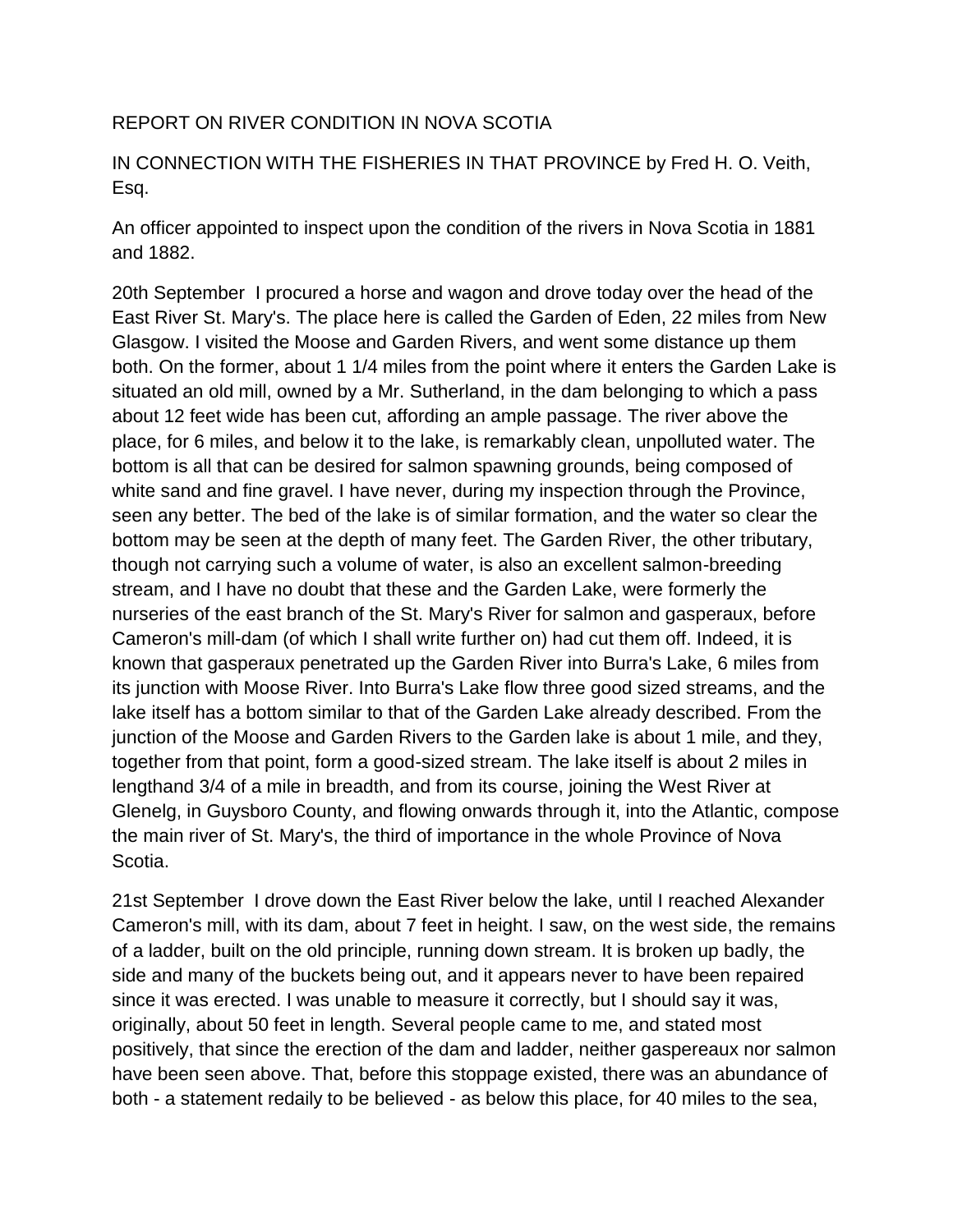there is no obstacle whatever. I descended the river for 3 miles, to the only other dam upon it, viz., Thomas Cameron's. A different mode for securing the water to drive the mill is adopted here, the dam being situated 1/8 of a mile from the mill itself, a channel having been cut through

the land to take the water to the main wheel. I have stated above that there is no obstruction below Alex Cameron's and I am right in doing so, for this dam is so low (being only 2 feet or 1 1/2 in time of freshets). Salmon would think nothing of it; and on the east side, there is a passage, 3 or 4 feet in width, to admit gaspereaux. There is no difficulty here whatever.

Both the Warden MacKenzie, and others residing near, tell me that salmon have abandoned this river altogether. None have been seen for years, in fact, since the 7 foot dam was built across. That fish do forsake a river after repeated unsuccessful efforts to surmount a formidable barrier is unquestionable. We have instances, in the La Have and in other rivers in the Province, and I find that as far back as 1868, the Commissioners of Fisheries, in the Annual Report for the States of Maine, New Hampshire, Vermont, Massachusetts and Connecticut, mention the following facts:

"Salmon, owing to an obstruction, have quitted the Natashguan, and have entered the neighbouring Kegaska, where they were recognized by their superior size." (The Indians on the Gold River first noticed the large La Have salmon entering their river), and again, from the same report, it is stated: "When the Merrimac was closed by the Lawrence dam, the alewives, finding their path barred at that point, faced about, descended the river, coasted along shore to the Ipswitch River, and to the astonishment the inhabitants, suddenly filled that stream almost solid."

At Cameron's mill-dam, the first year the ladder was placed there, gasperaux came up as usual, in vast numbers, and were seen circling round, vainly endeavouring to find an entrance. McKenzie, the Warden, asked the owner at the time, as the fish would not take to the ladder, to open a sluice which was placed in the dam and allow them to get up, but this was refused by the miller, as he had done - as he stated - all he was called upon to do in furnishing the ladder. Since then, year by year, their numbers have been perceptibly fewer, until last season, none were seen. I would respectfully ask that attention be given to this river during the ensuing spring and summer, and would recommend as follows: That a new patent ladder be placed at Cameron's as soon as practicable, in the early part of the next summer, and that in the interim the miller be compelled to keep the sluice open for an hour or two each afternoon or evening during the time in May when gasperaux ordinarily visited the river, to permit any straggling gasperaux that might, perhaps, make another attempt here to pass through; and farther, that Mr. Wilmot be directed to place, in the Moose River, at least 10,000 young salmon.